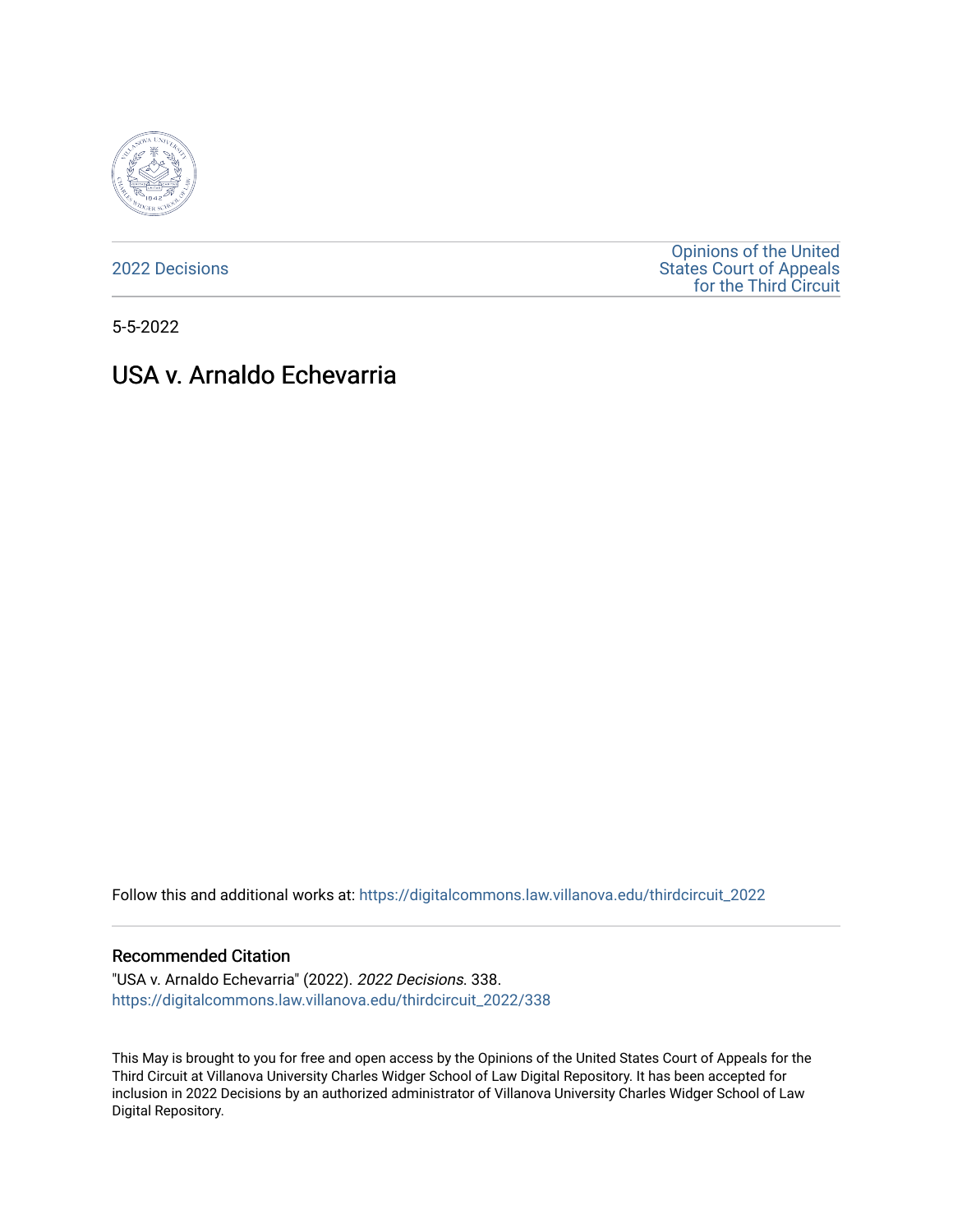#### **ALD-130 NOT PRECEDENTIAL**

## UNITED STATES COURT OF APPEALS FOR THE THIRD CIRCUIT

\_\_\_\_\_\_\_\_\_\_\_

No. 21-3273 \_\_\_\_\_\_\_\_\_\_\_

## UNITED STATES OF AMERICA

v.

ARNALDO ECHEVARRIA, Appellant

\_\_\_\_\_\_\_\_\_\_\_\_\_\_\_\_\_\_\_\_\_\_\_\_\_\_\_\_\_\_\_\_\_\_\_\_

On Appeal from the United States District Court for the District of New Jersey (D.C. Criminal Action No. 2:16-cr-00073-001) District Judge: Honorable Esther Salas

\_\_\_\_\_\_\_\_\_\_\_\_\_\_\_\_\_\_\_\_\_\_\_\_\_\_\_\_\_\_\_\_\_\_\_\_

Submitted for Possible Summary Action Pursuant to Third Circuit LAR 27.4 and I.O.P. 10.6 April 21, 2022 Before: JORDAN, RESTREPO, and SCIRICA, Circuit Judges

> (Opinion filed: May 5, 2022) \_\_\_\_\_\_\_\_\_

> > OPINION\* \_\_\_\_\_\_\_\_\_

PER CURIAM

<sup>\*</sup> This disposition is not an opinion of the full Court and pursuant to I.O.P. 5.7 does not constitute binding precedent.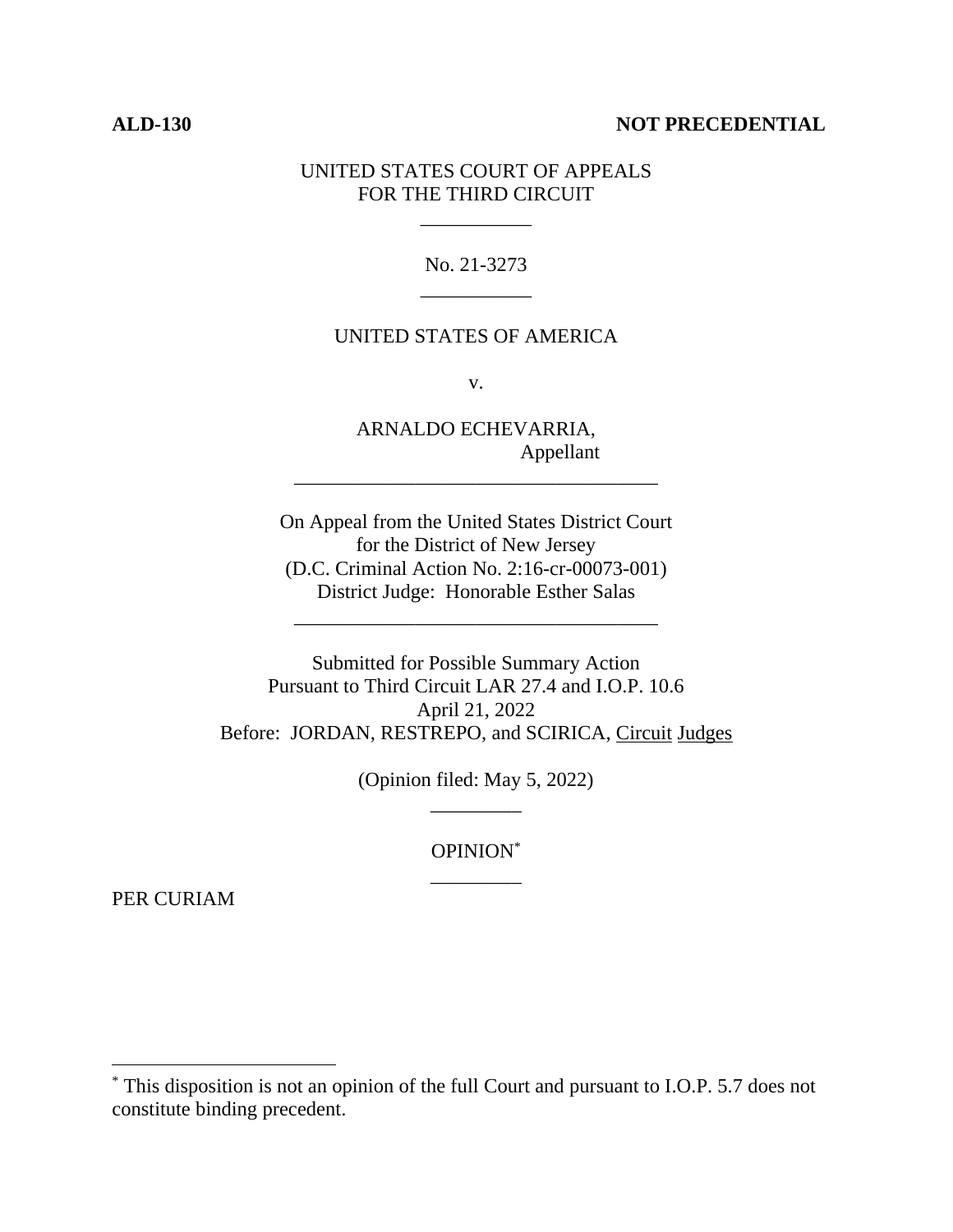Appellant Arnaldo Echevarria, proceeding pro se, appeals the denial of his motion for compassionate release filed pursuant to 18 U.S.C.  $\S$  3582(c)(1)(A). The Government has filed a motion for summary affirmance. For the reasons discussed below, we grant the Government's motion and will summarily affirm the District Court's judgment.

I.

In 2017, a jury sitting in the District of New Jersey convicted Echevarria of bribery, harboring an illegal alien, and making false statements. He was sentenced to 84 months' incarceration. Echevarria challenged his sentence on appeal, and we affirmed. See United States v. Echevarria, 732 F. App'x 101, 103-04 (3d Cir. 2018). In 2021, Echevarria filed a motion for compassionate release, arguing that his "long-established history of obesity" and the conditions within FCI Danbury placed him at a higher risk of serious illness or death from COVID-19. See Dkt. #72 at 12-13. The District Court denied Echevarria's motion, reasoning that he failed to demonstrate extraordinary and compelling reasons justifying release. Echevarria timely appealed, and the Government has moved for summary affirmance.

## II.

We have jurisdiction under 28 U.S.C. § 1291. We review a district court's decision to deny a motion for compassionate release for abuse of discretion. See United States v. Pawlowski, 967 F.3d 327, 330 (3d Cir. 2020). Thus, "we will not disturb the District Court's decision unless there is a definite and firm conviction that it committed a clear error of judgment in the conclusion it reached." Id. (quotation marks, alteration,

2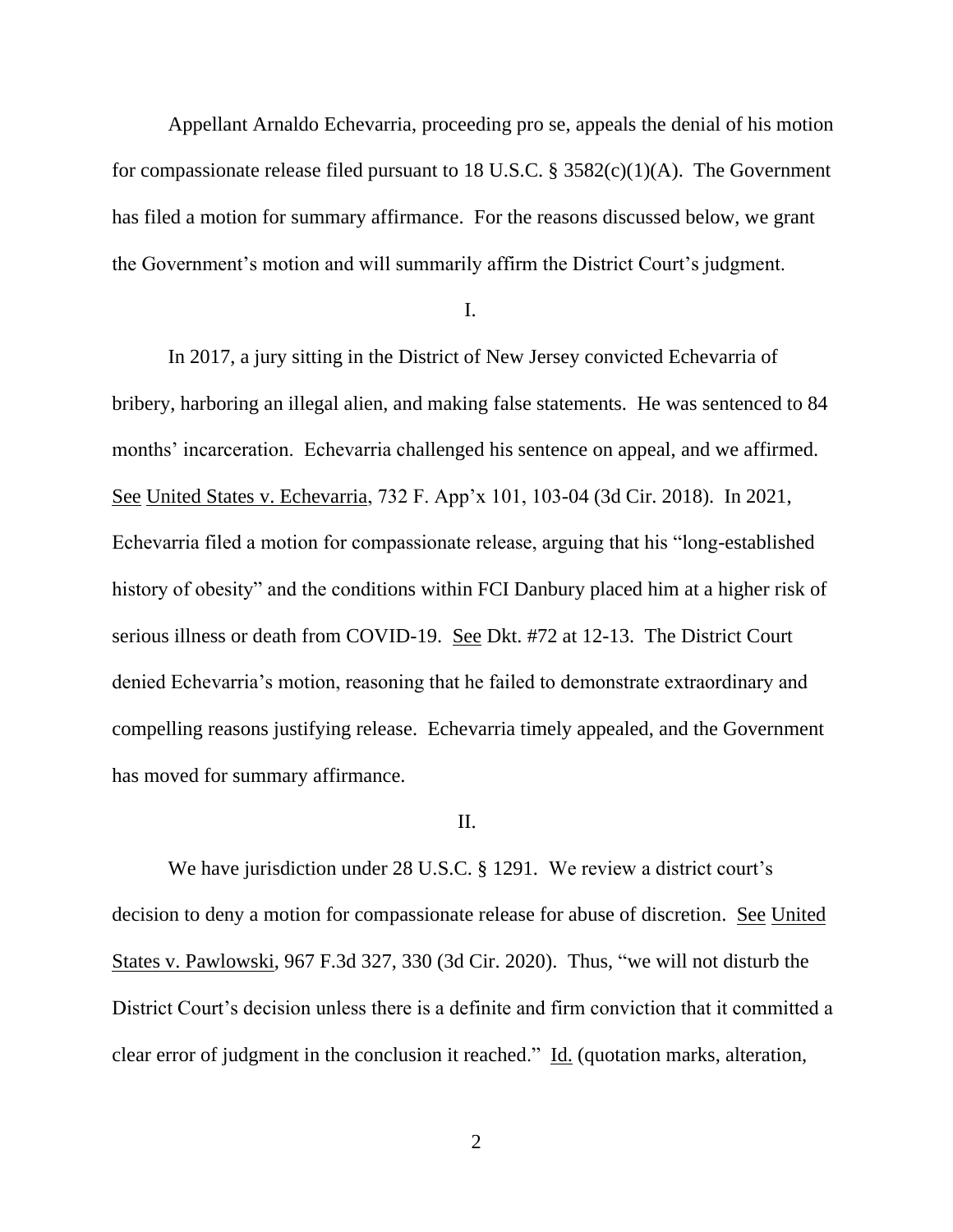and citation omitted). We may take summary action if the appeal presents no substantial question. 3d Cir. L.A.R. 27.4; 3d Cir. I.O.P. 10.6.

#### III.

A district court "may reduce [a federal inmate's] term of imprisonment" and "impose a term of probation or supervised release" if it finds that "extraordinary and compelling reasons warrant such a reduction." 18 U.S.C. §  $3582(c)(1)(A)(i)$ .<sup>1</sup> Although Echevarria's weight does place him at a higher risk of serious illness from COVID-19, the District Court did not commit a clear error of judgment in concluding that his being overweight,<sup>2</sup> standing alone, was insufficient to constitute an extraordinary and compelling circumstance justifying release in this case. As the District Court noted, Echevarria had received his first dose of the Moderna vaccine in May 2021, thus reducing his risk of serious illness.<sup>3</sup> Cf. United States v. Broadfield, 5 F.4<sup>th</sup> 801, 803 (7<sup>th</sup> Cir. 2021) ("[F]or the vast majority of prisoners, the availability of a vaccine makes it

<sup>&</sup>lt;sup>1</sup> Before granting compassionate release, a district court must also consider the factors set forth in 18 U.S.C. § 3553(a) "to the extent that they are applicable." See 18 U.S.C.  $§$  3582(c)(1)(A). Here, having concluded that Echevarria did not demonstrate extraordinary and compelling reasons justifying release, the District Court did not reach the § 3553 factors.

<sup>&</sup>lt;sup>2</sup> Although Echevarria alleged that he struggled with obesity, the evidence he provided demonstrated that he possessed a body mass index of 28.3, which—as the District Court noted—qualified him as overweight, not obese.

<sup>&</sup>lt;sup>3</sup> The Government noted in its opposition to Echevarria's motion for compassionate release that Echevarria was scheduled to receive his second dose of the vaccine in June 2021, though at the time of the District Court's opinion, it was not yet clear whether he had in fact received it.